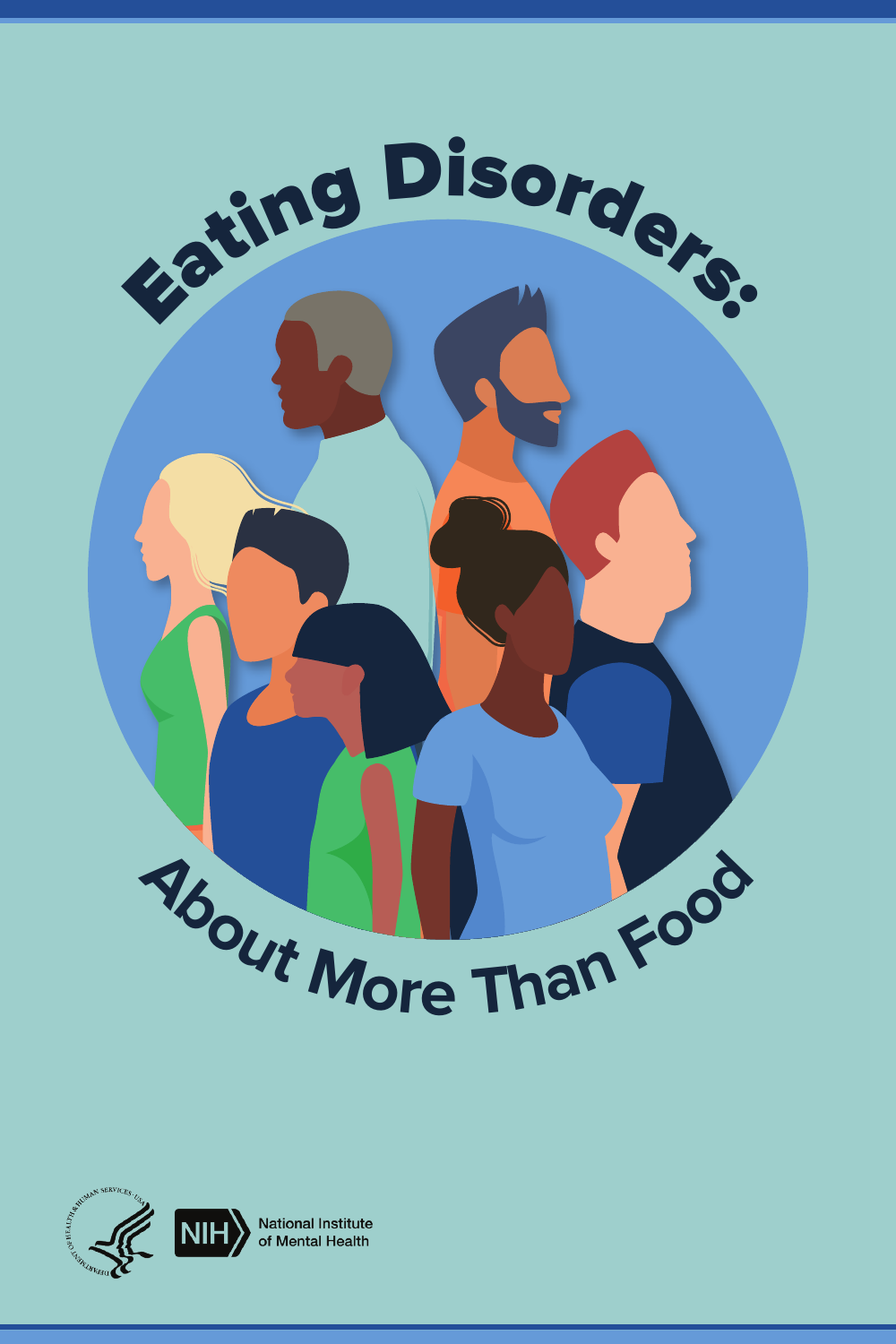# **What are eating disorders?**

Eating disorders are serious, biologically influenced medical illnesses marked by severe disturbances to one's eating behaviors. Although many people may be concerned about their health, weight, or appearance from time to time, some people become fixated or obsessed with weight loss, body weight or shape, and controlling their food intake. These may be signs of an eating disorder.

Eating disorders are not a choice. These disorders can affect a person's physical and mental health. In some cases, they can be life-threatening. With treatment, however, people can recover completely from eating disorders.

# **Who is at risk for eating disorders?**

Eating disorders can affect people of all ages, racial and ethnic backgrounds, body weights, and genders. Even people who appear healthy, such as athletes, can have eating disorders and be extremely ill. People with eating disorders can be underweight, normal weight, or overweight. In other words, you can't tell if someone has an eating disorder by looking at them.

The exact cause of eating disorders is not fully understood. Research suggests a combination of genetic, biological, behavioral, psychological, and social factors can raise a person's risk.

## **What are the common types of eating disorders?**

Common eating disorders include anorexia nervosa, bulimia nervosa, binge-eating disorder, and avoidant restrictive food intake disorder. Each of these disorders is associated with different but sometimes overlapping symptoms. People exhibiting any combination of these symptoms may have an eating disorder and should be evaluated by a health care provider.

#### What is anorexia nervosa?

Anorexia nervosa is a condition where people avoid food, severely restrict food, or eat very small quantities of only certain foods. They also may weigh themselves repeatedly. Even when dangerously underweight, they may see themselves as overweight.

There are two subtypes of anorexia nervosa: a restrictive subtype and a binge-purge subtype.

Restrictive: People with the restrictive subtype of anorexia nervosa severely limit the amount and type of food they consume.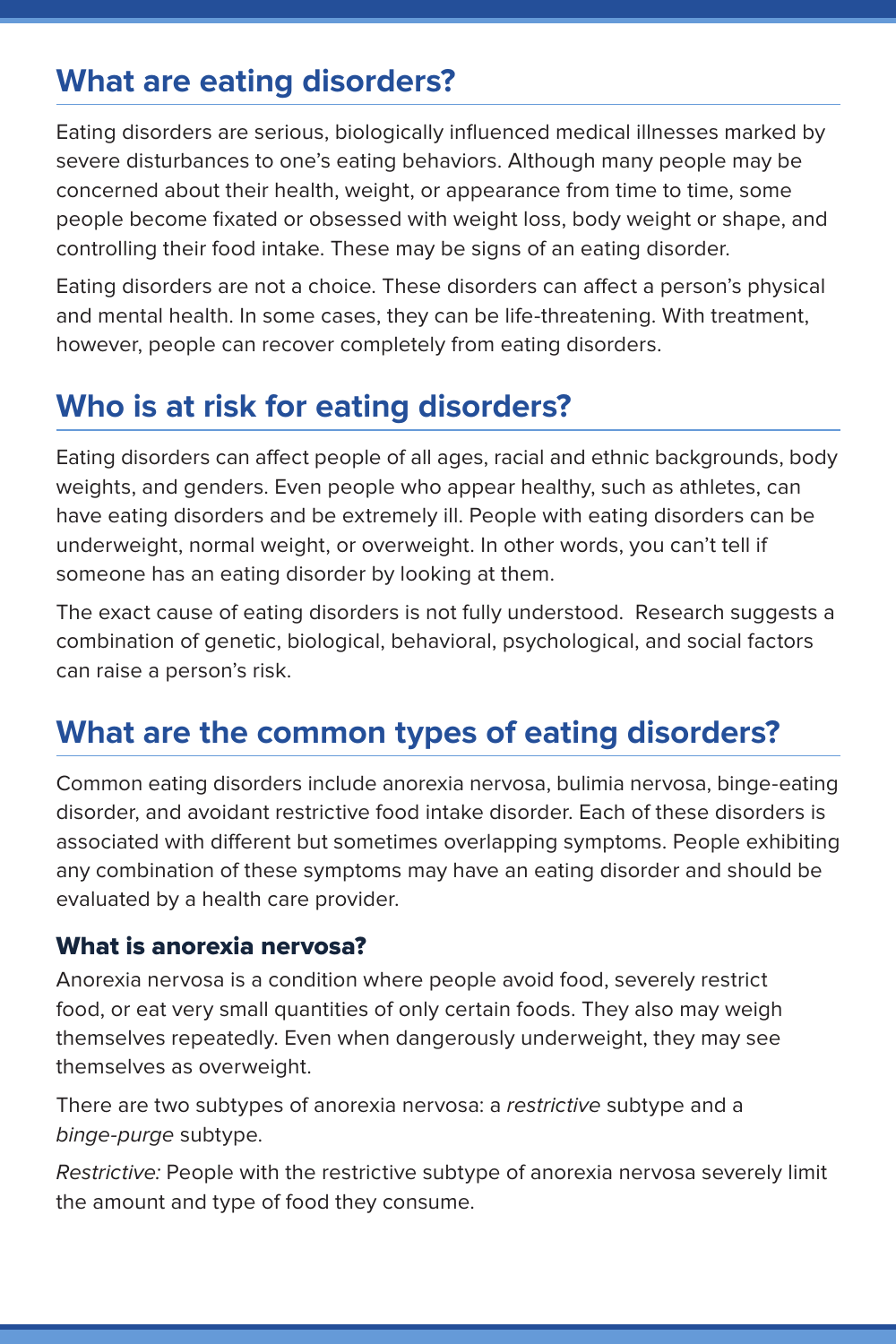Binge-Purge: People with the binge-purge subtype of anorexia nervosa also greatly restrict the amount and type of food they consume. In addition, they may have binge-eating and purging episodes—eating large amounts of food in a short time followed by vomiting or using laxatives or diuretics to get rid of what was consumed.

Symptoms of anorexia nervosa include:

- Extremely restricted eating and/or intensive and excessive exercise
- Extreme thinness (emaciation)
- A relentless pursuit of thinness and unwillingness to maintain a normal or healthy weight
- Intense fear of gaining weight
- Distorted body or self-image that is heavily influenced by perceptions of body weight and shape
- Denial of the seriousness of low body weight

Over time, anorexia nervosa can lead to numerous serious health consequences, including:

- Thinning of the bones (osteopenia or osteoporosis)
- Mild anemia
- Muscle wasting and weakness
- Brittle hair and nails
- Dry and yellowish skin
- Growth of fine hair all over the body (lanugo)
- Severe constipation
- Low blood pressure
- Slowed breathing and pulse
- Damage to the structure and function of the heart
- Drop in internal body temperature, causing a person to feel cold all the time
- Lethargy, sluggishness, or feeling tired all the time
- Infertility
- Brain damage
- Multiple organ failure

Anorexia nervosa can be fatal. It has an extremely high death (mortality) rate compared with other mental disorders. People with anorexia are at risk of dying from medical complications associated with starvation. Suicide is the second leading cause of death for people diagnosed with anorexia nervosa.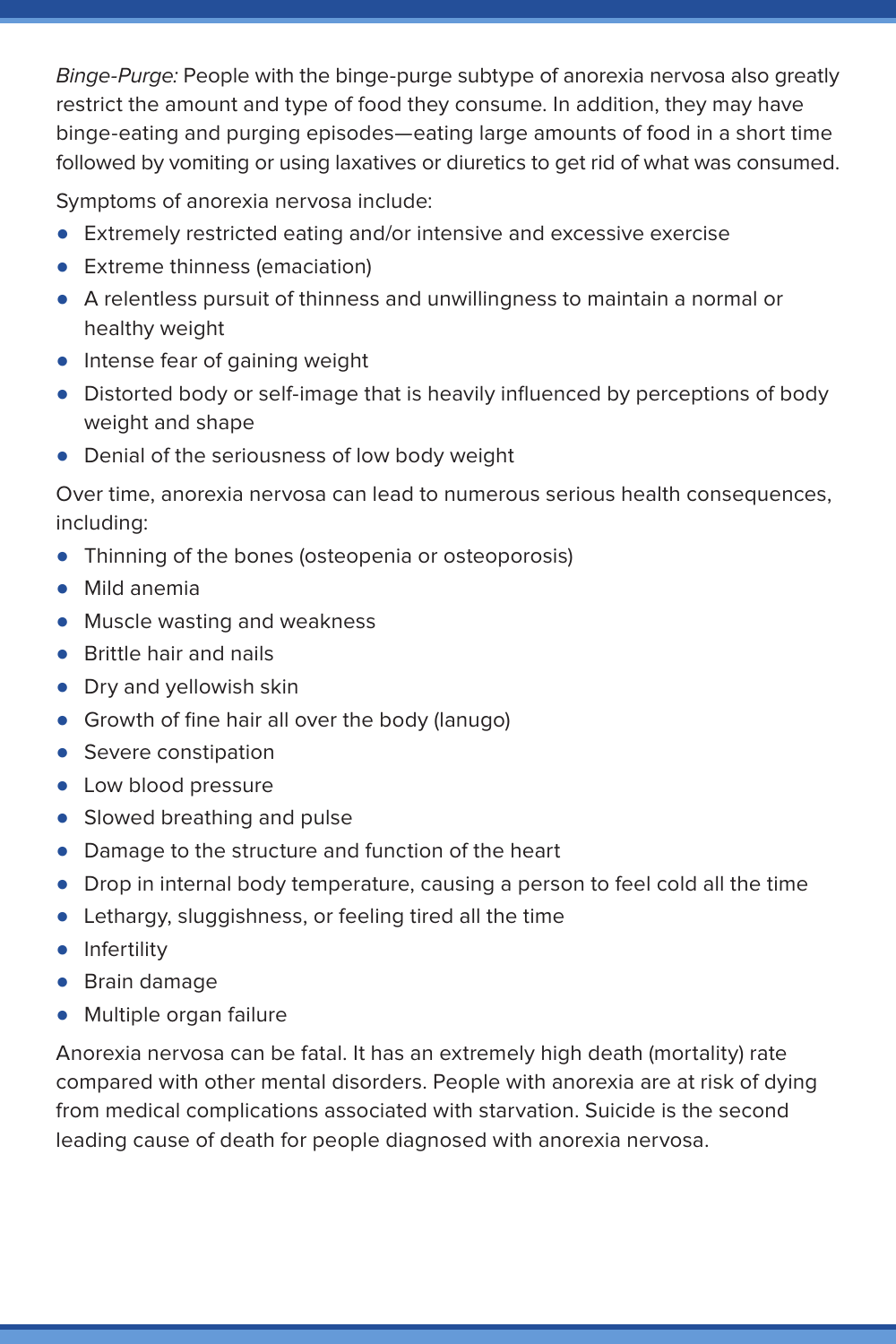If you or someone you know is in immediate distress or is thinking about hurting themselves, call the **National Suicide Prevention Lifeline** toll-free at 1-800-273-TALK (8255). You also can text the **Crisis Text Line** (HELLO to 741741) or use the Lifeline Chat at the **National Suicide Prevention Lifeline**  website at **<https://suicidepreventionlifeline.org>**. If you suspect a medical emergency, seek medical attention or call 911 immediately.

#### What is bulimia nervosa?

Bulimia nervosa is a condition where people have recurrent episodes of eating unusually large amounts of food and feeling a lack of control over their eating. This binge eating is followed by behaviors that compensate for the overeating to prevent weight gain, such as forced vomiting, excessive use of laxatives or diuretics, fasting, excessive exercise, or a combination of these behaviors. Unlike those with anorexia nervosa, people with bulimia nervosa may maintain a normal weight or be overweight.

Symptoms and health consequences of bulimia nervosa include:

- Chronically inflamed and sore throat
- Swollen salivary glands in the neck and jaw area
- Worn tooth enamel and increasingly sensitive and decaying teeth from exposure to stomach acid when vomiting
- Acid reflux disorder and other gastrointestinal problems
- Intestinal distress and irritation from laxative abuse
- Severe dehydration from purging
- Electrolyte imbalance (too low or too high levels of sodium, calcium, potassium, and other minerals), which can lead to stroke or heart attack

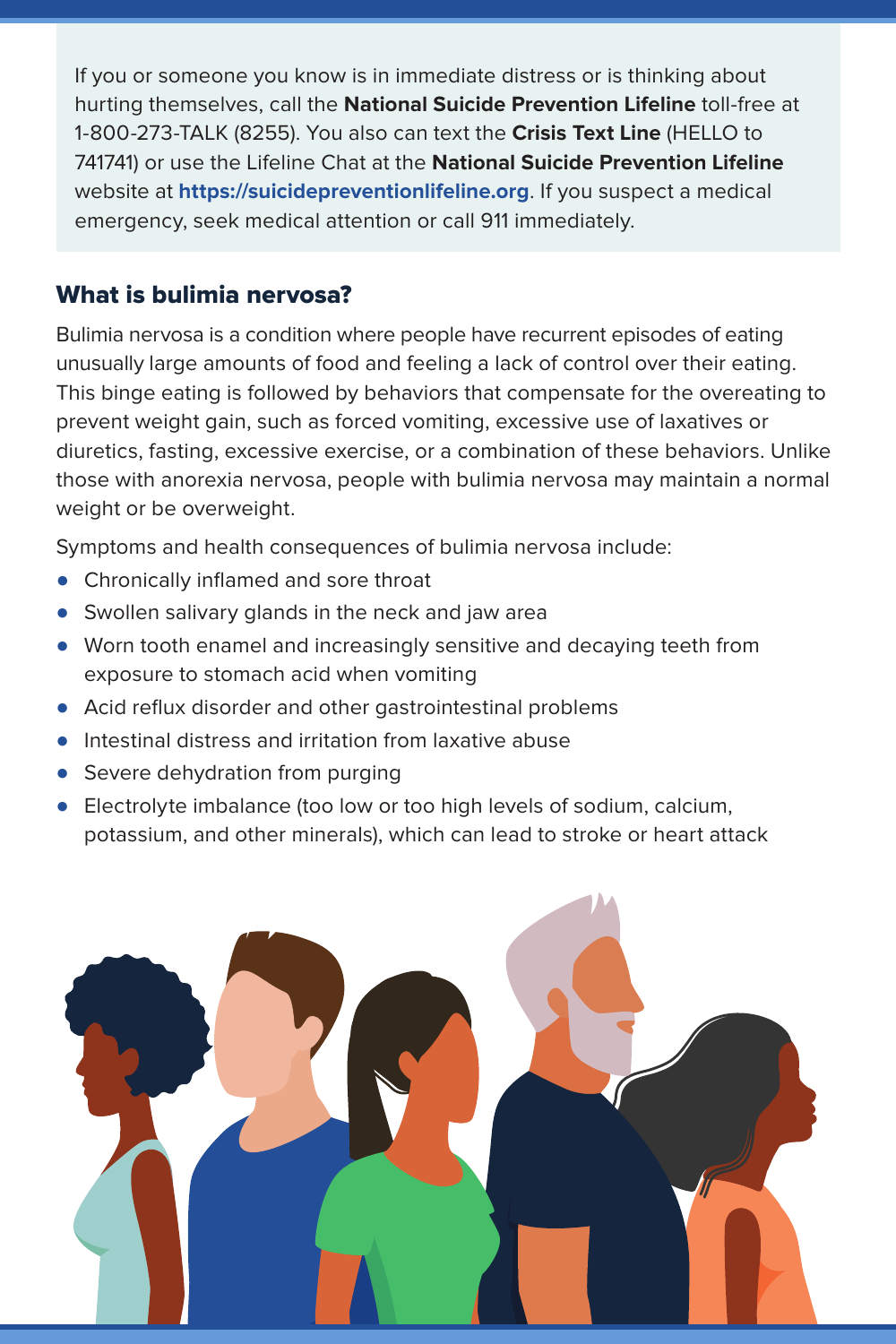### What is binge-eating disorder?

Binge-eating disorder is a condition where people lose control of their eating and have reoccurring episodes of eating unusually large amounts of food. Unlike bulimia nervosa, periods of binge eating are not followed by purging, excessive exercise, or fasting. As a result, people with binge-eating disorder are often overweight or obese.

Symptoms of binge-eating disorder include:

- Eating unusually large amounts of food in a short amount of time, for example, within two hours
- Eating rapidly during binge episodes
- Eating even when full or not hungry
- Eating until uncomfortably full
- Eating alone or in secret to avoid embarrassment
- Feeling distressed, ashamed, or quilty about eating
- Frequent dieting, possibly without weight loss

#### What is avoidant restrictive food intake disorder?

Avoidant restrictive food intake disorder (ARFID), previously known as selective eating disorder, is a condition where people limit the amount or type of food eaten. Unlike anorexia nervosa, people with ARFID do not have a distorted body image or extreme fear of gaining weight. ARFID is most common in middle childhood and usually has an earlier onset than other eating disorders. Many children go through phases of picky eating, but a child with ARFID does not eat enough calories to grow and develop properly, and an adult with ARFID does not eat enough calories to maintain basic body function.

Symptoms of ARFID include:

- Dramatic restriction of types or amount of food eaten
- Lack of appetite or interest in food
- Dramatic weight loss
- Upset stomach, abdominal pain, or other gastrointestinal issues with no other known cause
- Limited range of preferred foods that becomes even more limited ("picky eating" that gets progressively worse)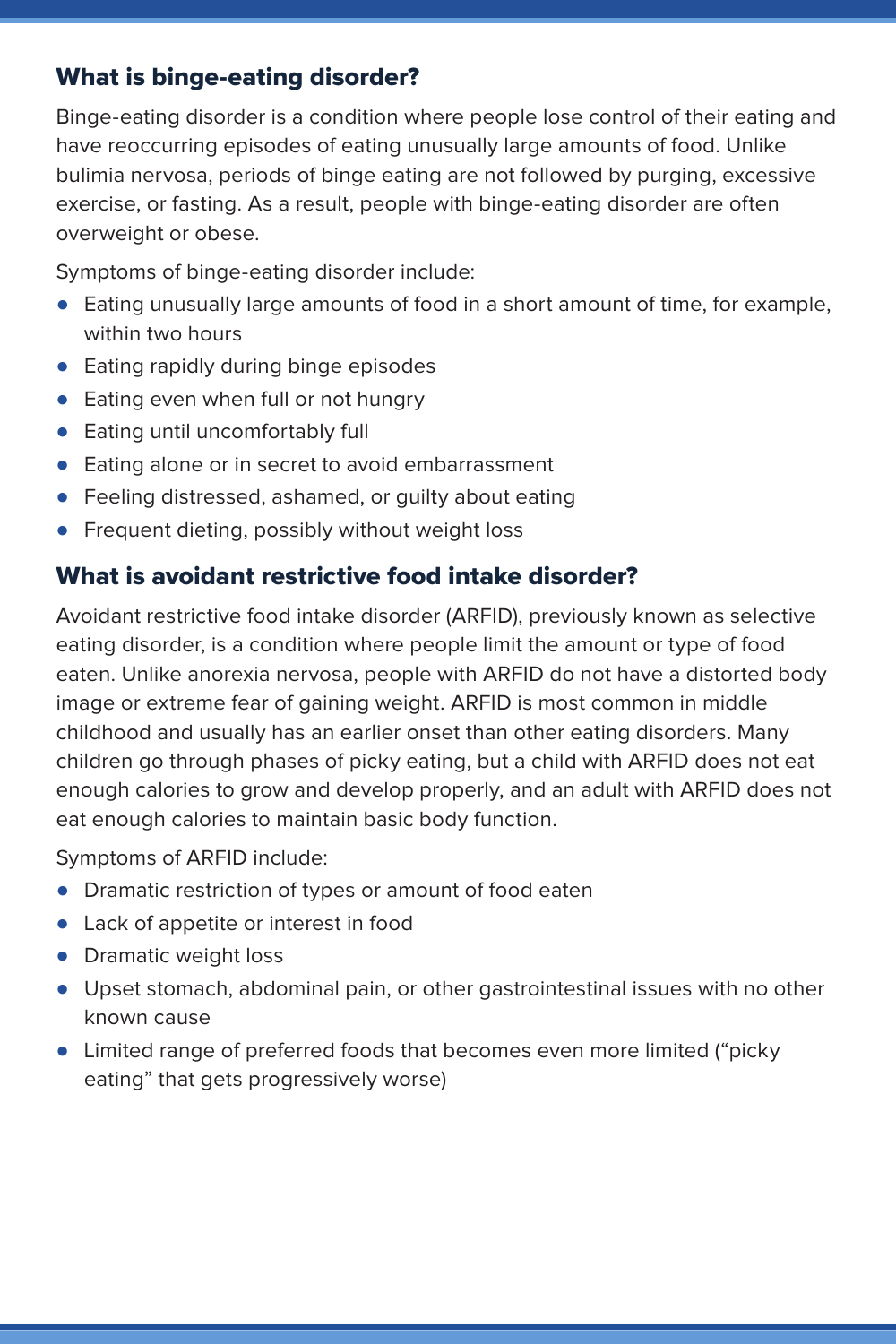# **How are eating disorders treated?**

Eating disorders can be treated successfully. Early detection and treatment are important for a full recovery. People with eating disorders are at higher risk for suicide and medical complications.

A person's family can play a crucial role in treatment. Family members can encourage the person with eating or body image issues to seek help. They also can provide support during treatment and can be a great ally to both the individual and the health care provider. Research suggests that incorporating the family into treatment for eating disorders can improve treatment outcomes, particularly for adolescents.

Treatment plans for eating disorders include psychotherapy, medical care and monitoring, nutritional counseling, medications, or a combination of these approaches. Typical treatment goals include:

- Restoring adequate nutrition
- Bringing weight to a healthy level
- Reducing excessive exercise
- Stopping binge-purge and binge-eating behaviors

People with eating disorders also may have other mental disorders (such as depression or anxiety) or problems with substance use. It's critical to treat any co-occurring conditions as part of the treatment plan.

Specific forms of psychotherapy ("talk therapy") and cognitive-behavioral approaches can treat certain eating disorders effectively. For general information about psychotherapies, visit **[www.nimh.nih.gov/psychotherapies](https://www.nimh.nih.gov/psychotherapies)**.

Research also suggests that medications may help treat some eating disorders and co-occurring anxiety or depression related to eating disorders. Information about medications changes frequently, so talk to your health care provider. Visit the U.S. Food and Drug Administration (FDA) website at **[www.fda.gov/drugsatfda](https://www.fda.gov/drugsatfda)** for the latest warnings, patient medication guides, and FDA-approved medications.

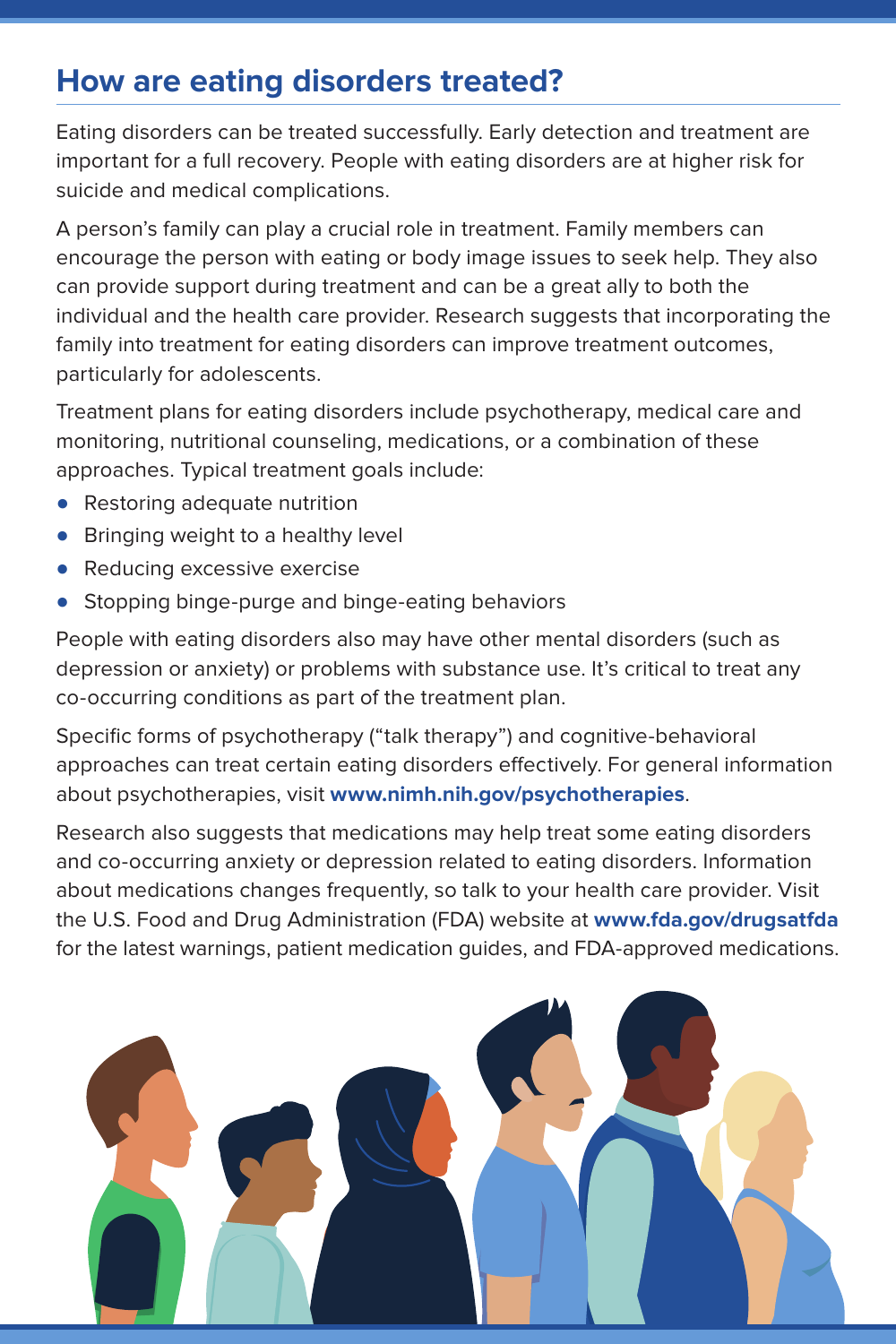## **Where can I find help?**

If you're unsure where to get help, your health care provider is a good place to start. Your health care provider can refer you to a qualified mental health professional, such as a psychiatrist or psychologist, who has experience treating eating disorders.

You can learn more about getting help and finding a health care provider on the National Institute of Mental Health (NIMH) webpage, Help for Mental Illnesses, at **[www.nimh.nih.gov/findhelp](https://nimh.nih.gov/findhelp)**. If you need help identifying a provider in your area, call the Substance Abuse and Mental Health Services Administration (SAMHSA) Treatment Referral Helpline at 1-800-662-HELP (4357). You also can search SAMHSA's online Behavioral Health Treatment Services Locator (**[https://findtreatment.samhsa.gov](https://findtreatment.samhsa.gov/)**), which lists facilities and programs that provide mental health services.

For tips on talking with your health care provider about your mental health, read NIMH's fact sheet, Taking Control of Your Mental Health: Tips for Talking With Your Health Care Provider, at **[www.nimh.nih.gov/talkingtips](https://nimh.nih.gov/talkingtips)**.

For additional resources, visit the Agency for Healthcare Research and Quality website at **[www.ahrq.gov/questions](https://www.ahrq.gov/questions)**.

# **Are there clinical trials studying eating disorders?**

NIMH supports a wide range of research, including clinical trials that look at new ways to prevent, detect, or treat diseases and conditions, including eating disorders. Although individuals may benefit from being part of a clinical trial, participants should be aware that the primary purpose of a clinical trial is to gain new scientific knowledge so that others may be better helped in the future.

Researchers at NIMH and around the country conduct clinical trials with patients and healthy volunteers. Talk to your health care provider about clinical trials, their benefits and risks, and whether one is right for you. For more information about clinical research and how to find clinical trials being conducted around the country, visit **[www.nimh.nih.gov/clinicaltrials](https://nimh.nih.gov/clinicaltrials)**.